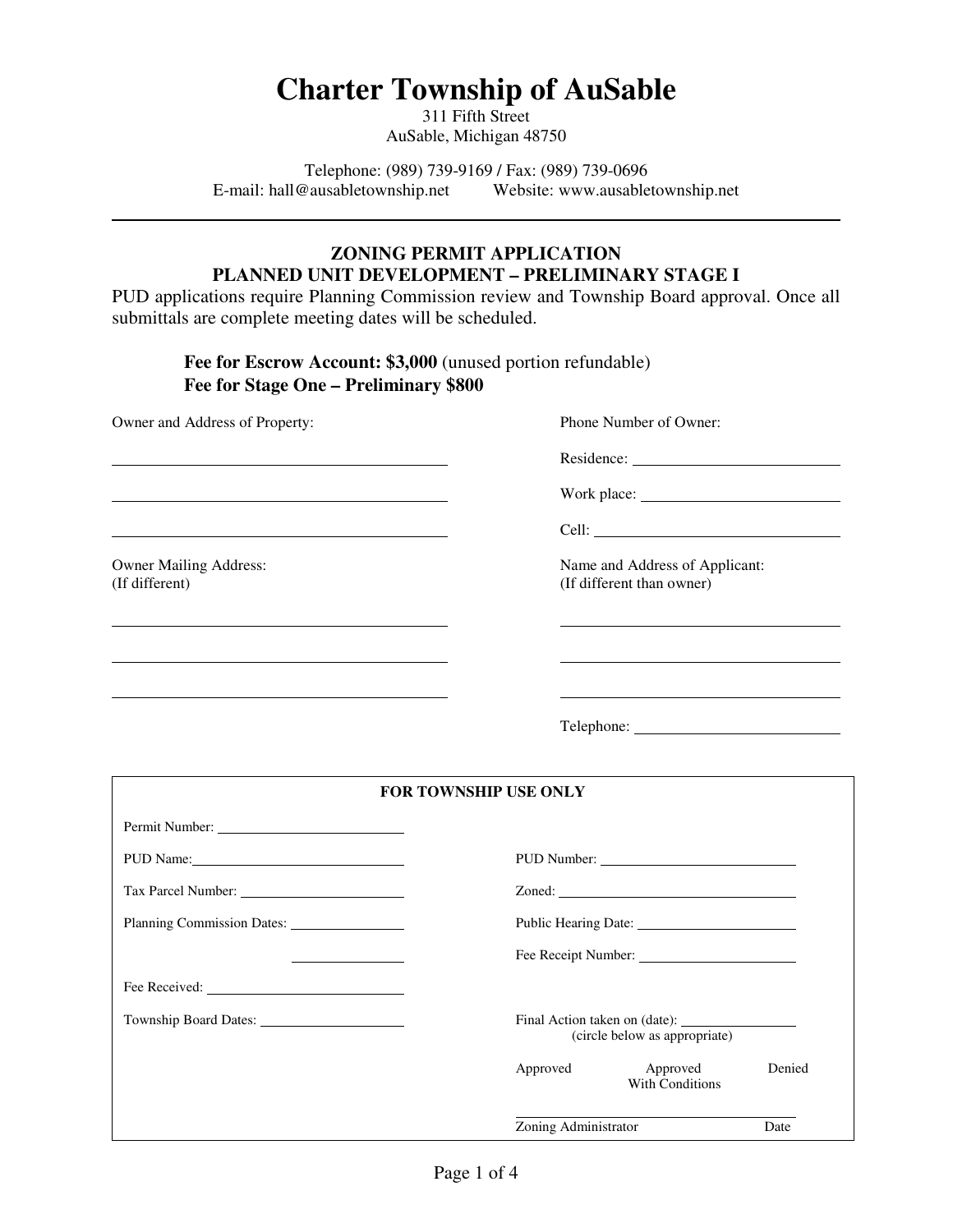### **STAGE I PRELIMINARY SITE PLAN**

#### **PART 1: ACTION REQUESTED**

12 copies A complete set of preliminary drawings and plans of proposed structure(s).

- 1 copy Attach a written statement explaining in detail the full intent of the sponsor indicating the specifics of the development plan as it relates to the type of dwelling units contemplated and resultant population; the extent of nonresidential development and the resultant traffic generated and parking demands create; and providing supporting documentation such as but not limited to: market studies, supporting land use request, and the intended scheduling of development.
- 1 copy Township PUD Preliminary Stage I Checklist completed, attach checklist documents.

#### **PART 2: PROPERTY INFORMATION**

- A. Names, addresses, telephone numbers, of all persons, firms or corporations having a legal or equitable interest in the land or proposed project.
	- 1. 2. 3.

B. Present use of the property is:

 $\overline{a}$ 

 $\overline{a}$ 

 $\overline{a}$ 

C. If any existing structure(s) are nonconforming, check all of the following applicable reasons below for the nonconformity for each such structure:

| height:              | rear yard setback: |
|----------------------|--------------------|
| floor area:          | side yard setback: |
| front yard setback : | side yard setback: |

| rear yard setback: |  |
|--------------------|--|
| side yard setback: |  |
| side yard setback: |  |

### **PART 4: BASIS FOR DETERMINATION**

- A. Please provide responses to the following questions: (See Zoning Ordinance Article 17)
	- 1. Will the use be harmonious with and in accordance with the general principles and objectives of the Master Plan of the Township? Explain how: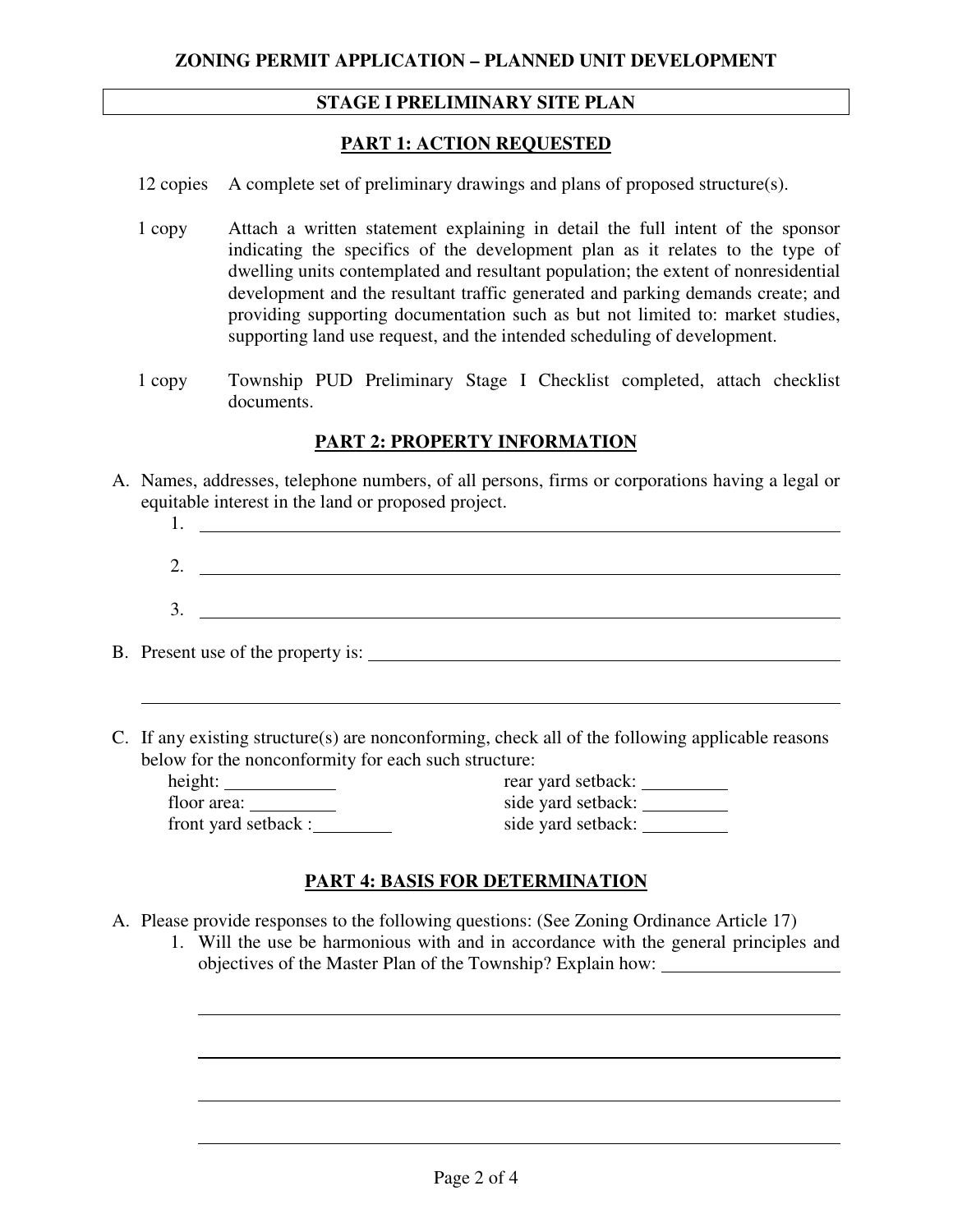## **STAGE I PRELIMINARY SITE PLAN**

|    | 2. Will the use be designed, constructed, operated and maintained so as to be<br>harmonious and appropriate in appearance with the existing or intended character of<br>the general vicinity and will the use change the essential character of the area in |
|----|-------------------------------------------------------------------------------------------------------------------------------------------------------------------------------------------------------------------------------------------------------------|
|    |                                                                                                                                                                                                                                                             |
| 3. | Does the planned unit development encourage a less sprawling form of development,<br>thus preserving open space as undeveloped land and the overall design and land uses<br>proposed consistent with the intent of an open space development? Explain:      |
|    |                                                                                                                                                                                                                                                             |
|    | 4. Describe the commons areas:                                                                                                                                                                                                                              |
|    |                                                                                                                                                                                                                                                             |
|    | 5. Other pertinent information, optional:                                                                                                                                                                                                                   |
|    |                                                                                                                                                                                                                                                             |
|    |                                                                                                                                                                                                                                                             |
|    |                                                                                                                                                                                                                                                             |